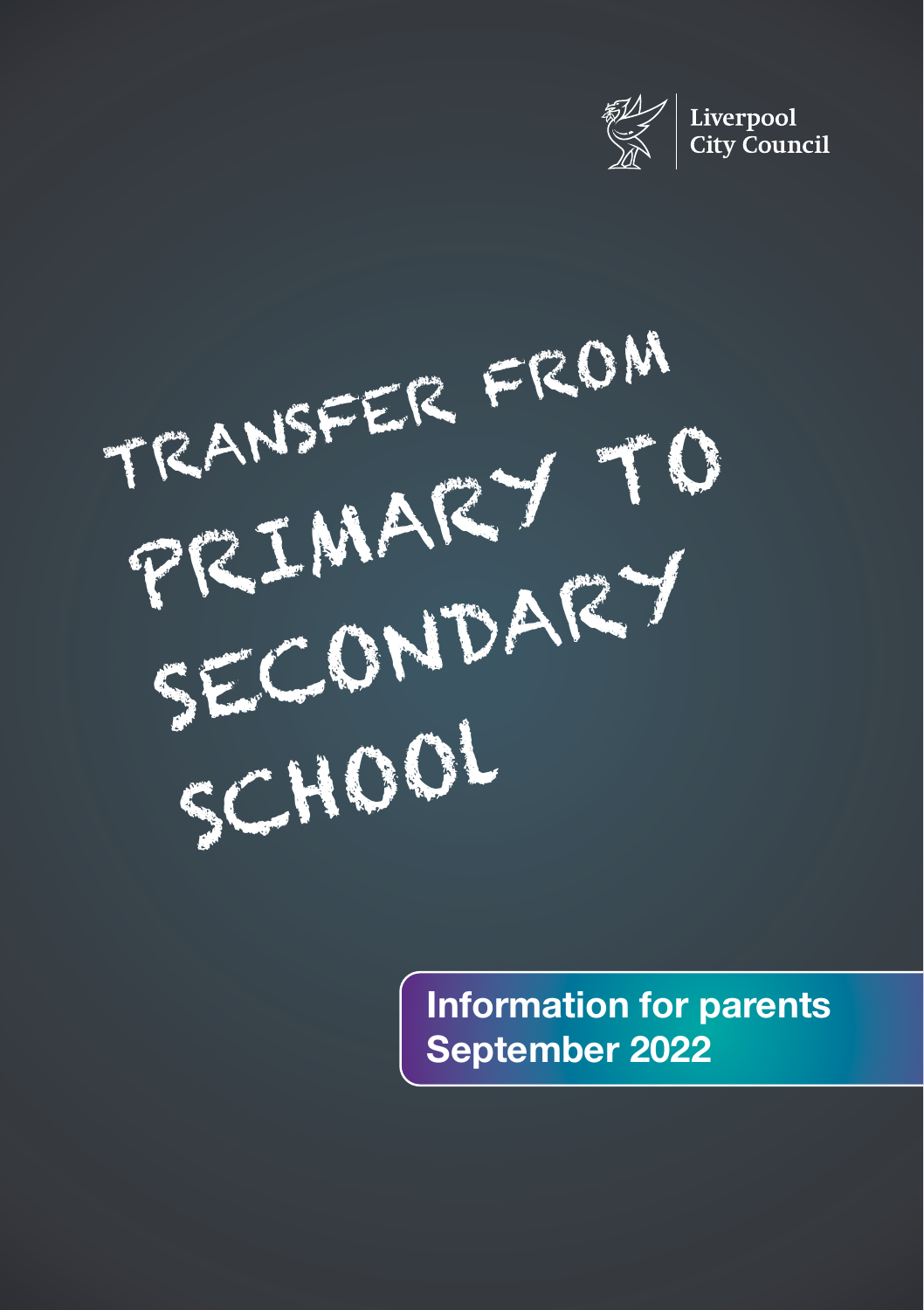### INTRODUCTION

This information booklet is aimed at the parents of children currently in Year 5 who will become eligible from 12th September 2021 to make their secondary applications for Year 7 places starting in September 2022.

This information booklet outlines what will happen and gives you guidance about how you can get more information about schools and advice about how to apply for school places.

From 12th September you are then able to make your school preferences application at **[liverpool.gov.uk/admissions](http://liverpool.gov.uk/admissions)** where there is further information and guidance posted online.

### CHOOSING A SCHOOL

The Liverpool city council website includes the composite prospectus admissions information spread across its webpages at

#### [liverpool.gov.uk/admissions](http://liverpool.gov.uk/admissions)

This includes important information about how to apply to schools; what criteria are used to allocate places if a school gets more applications than it has places available and how places were allocated in the previous year. Before expressing a preference for a school it is important that you understand the school's admission policy and know whether or not the school was oversubscribed in the previous year. By using this information you can assess your child's chances of gaining a place in the school.

In addition to the composite prospectus admissions information online at [liverpool.gov.uk/admissions](http://liverpool.gov.uk/admissions) there are several other sources of information that you can use to find out more about schools, these include the following:

- School Open Evenings. (Please see Open Evening section within this booklet for further details)
- School websites
- School Admissions Team (Contact details can be found in the Contact Points section in this information booklet).
- The Department for Education website at [gov.uk/contact-dfe](http://gov.uk/contact-dfe)
- If you are thinking of applying to schools in other local authorities then you should contact the relevant local authorities for information on their composite admissions prospectus. (Contact details can be found in the Contact Points section in this information booklet).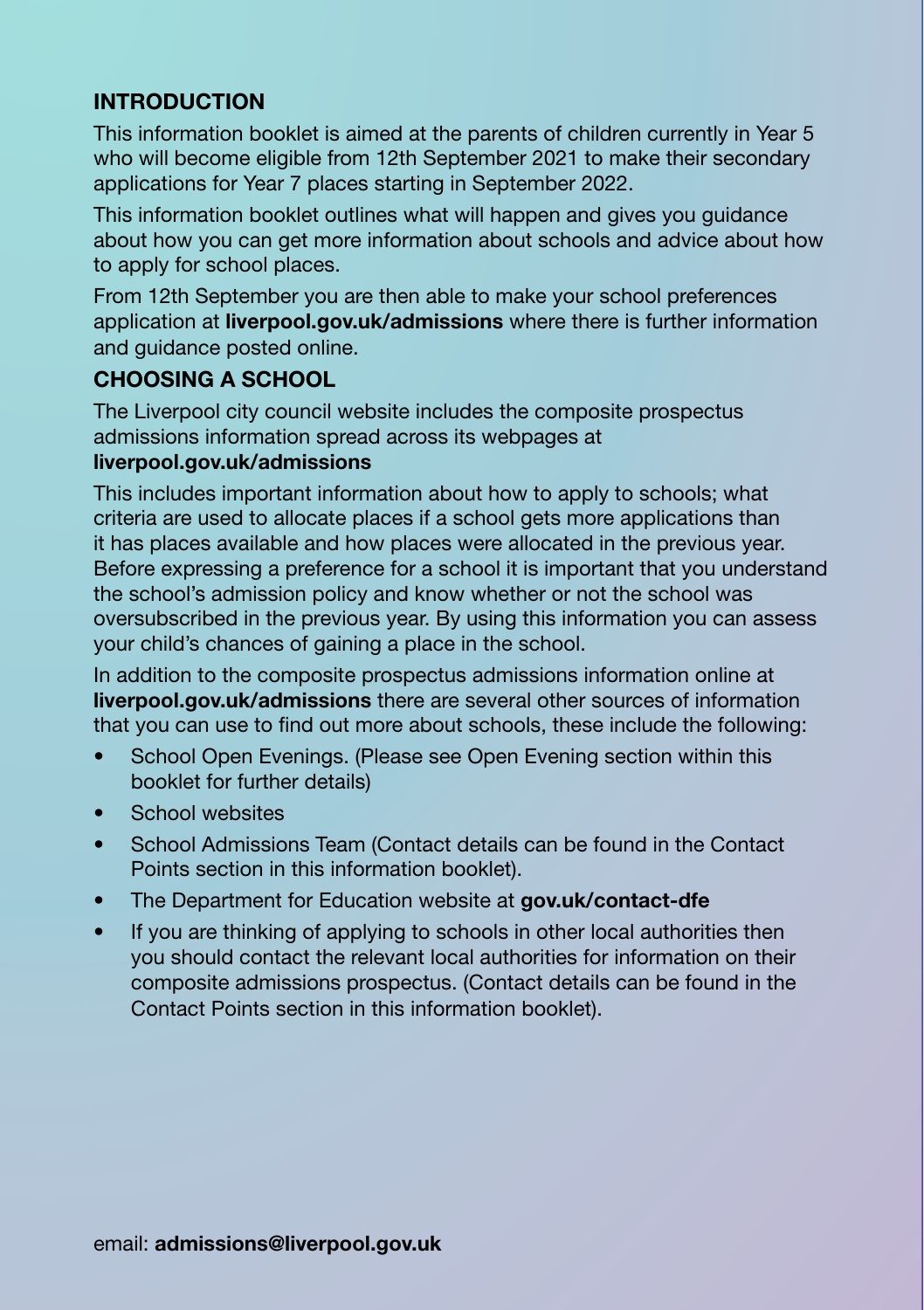# APPLYING FOR SCHOOLS

In the online application there is a preference section which asks you to express preferences for up to five schools. As a Liverpool resident, to apply for schools in Liverpool or other Local Authorities you must complete this application.

There are different types of schools in Liverpool and they have different admission arrangements. Community schools follow the admission policy determined by the City Council. Academies, Foundation/ Trust and Voluntary Aided schools follow the admission policy determined by the governing body. Some schools require parents to complete a supplementary school application form (these are available to download at <liverpool.gov.uk/admissions>) as well as completing the local authority's online preference form/paper application. Where this is the case you must complete both forms. The supplementary school application form is used by the governors when they are deciding which children to admit. The local authority's preference form is used as part of the coordinated admissions procedure.

# LIVERPOOL RESIDENTS

Liverpool residents can apply for Liverpool schools and schools in other local authorities on Liverpool's online application/paper application form. If you are thinking of applying to schools in other areas you should contact the local authority serving that area to find out how to access information for the schools in their area and what the admission arrangements are for these schools. Contact details for neighbouring local authorities are available at <liverpool.gov.uk/admissions>.

# NON LIVERPOOL RESIDENTS

If you live outside Liverpool and your child attends a Liverpool primary school your home local authority (this is the local authority which serves the area where you live) will provide you with information detailing how to apply.

# HOW PLACES ARE ALLOCATED

If a school gets fewer applicants than it has places all applicants are admitted.

If there are more applicants than places the school's admission policy is used to decide which children are admitted. The local authority decides which children are admitted to community schools. The governors of Academies, Foundation/Trust and Voluntary Aided Schools decide which children are admitted to these schools.

For admission to secondary school in September 2021, 71% of applicants were offered their first preference school and 93% of applicants were offered one of the five schools they placed as a preference.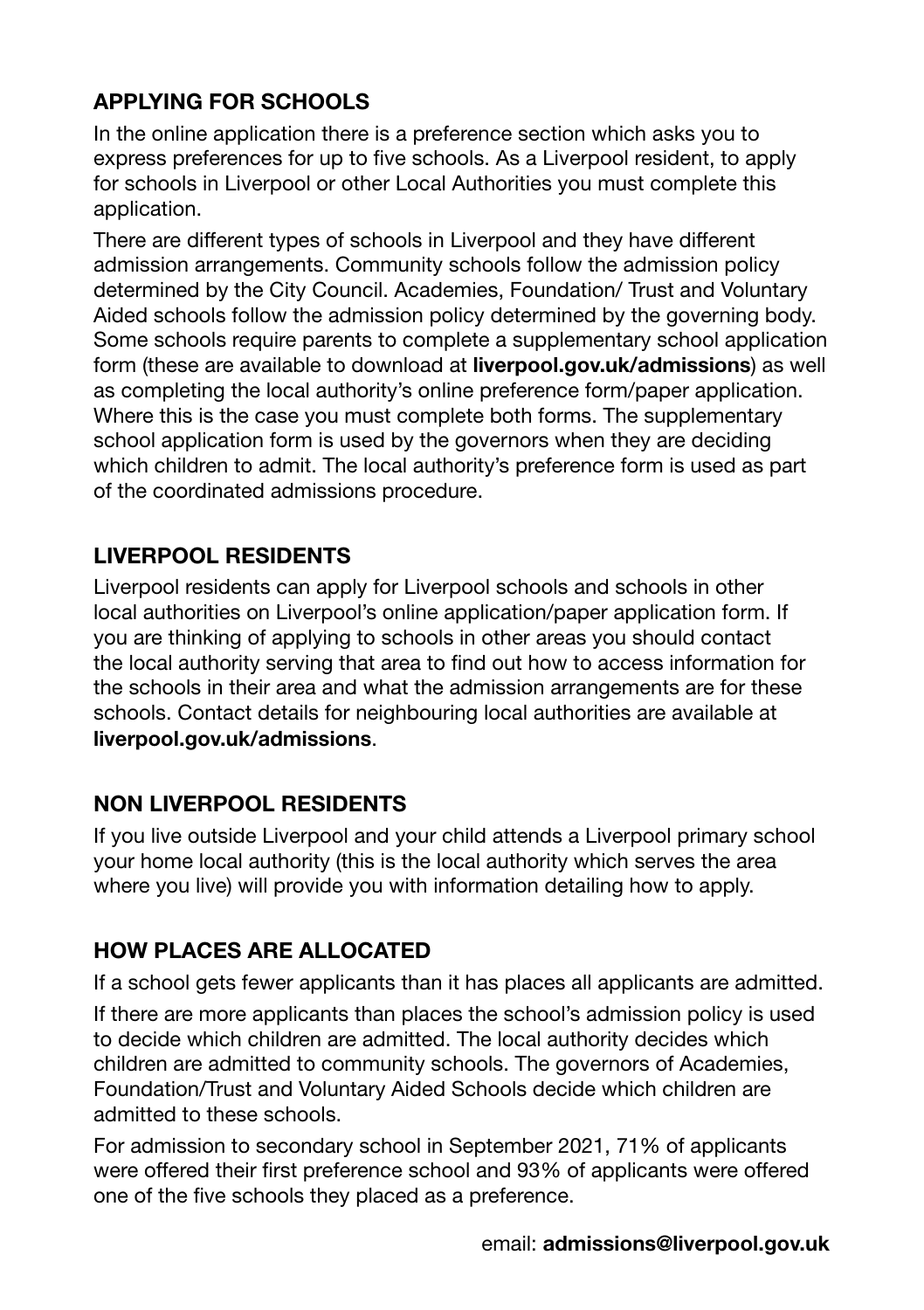To ensure that parents are allocated a place for their child at only one school Liverpool coordinates the admission procedure with schools and neighbouring local authorities. This means that information about applications is shared between schools and other local authorities. The local authority only provides information which is needed to operate the admission arrangements.

Academies, Foundation/Trust and Voluntary Aided schools use the school's admission policy to determine which children will be offered places. If your child meets the admission criteria for a place at more than one of your preferred schools, the local authority uses your school preference order to decide which school your child is offered. In these circumstances your child will be offered a place at the highest preference school which offered a place. Schools are not informed of your preference order.

If the local authority cannot offer a place at any of the schools you have stated as a preference a place will be allocated at the nearest school with places available at the time of allocation.

All applicants who apply online will receive their offer by email on 1st March 2022. Postal applications will be written to by 1st class post on 1st March 2022.

## THE APPEALS PROCEDURE

If you are not satisfied with the school your child has been allocated you can appeal against the decision to an Independent Appeals Panel. Details of the appeals procedures will be sent with the offer letters.

## CHILDREN WITH SPECIAL EDUCATIONAL NEEDS

#### SEN Support

If your child has special educational needs or a disability but does not have a Statement of Special Educational Needs or an Education Health and Care Plan, you should complete the preference form issued by your home local authority. The usual admission policy for the school will apply. If you are not allocated a place for your child in your preferred school you can appeal to an independent appeal panel.

### CHILDREN WITH A STATEMENT OR EDUCATION HEALTH AND CARE PLAN

If your child has a Statement of Special Educational Needs or an Education Health and Care Plan and is in a mainstream school, you should complete the preference form issued by your home local authority.

You will discuss the secondary school your child will transfer to at your child's Annual Review in the autumn term. A decision about which secondary school your child will attend will be made following the Annual Review. If you disagree with the secondary school named in your child's statement you can appeal to the Special Educational Needs and Disability Tribunal. Contact the Special Education Needs and Disability Team about this.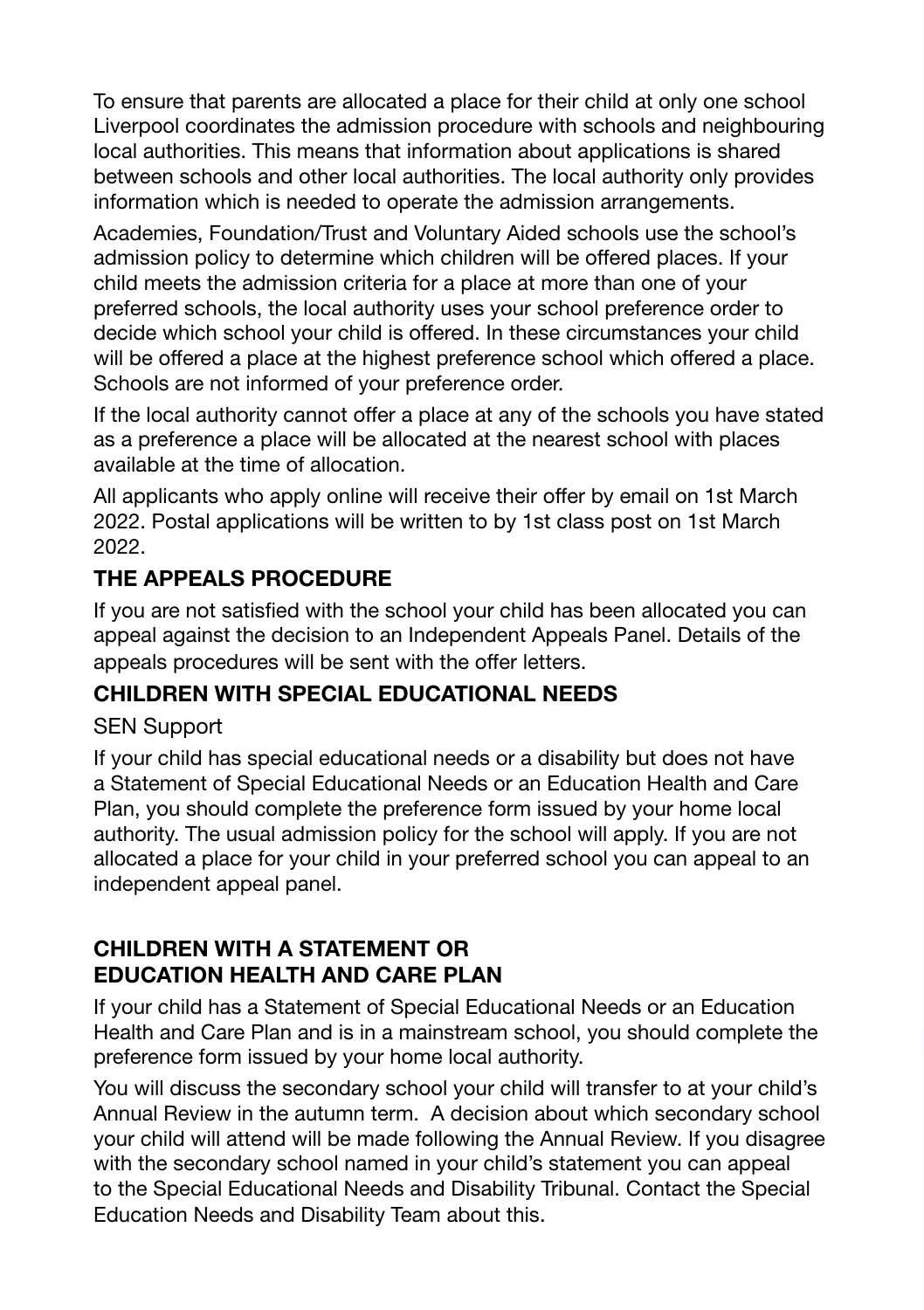## SUPPLEMENTARY SCHOOL APPLICATION FORMS

The schools which require you to complete a school application form will be clearly shown at **<liverpool.gov.uk/admissions>** . It is important that if required you complete a supplementary school application form.

These forms can be downloaded at <liverpool.gov.uk/admissions> or obtained from the school. They must be returned to the school and not sent to the local authority.

#### TIMETABLE FOR ADMISSIONS PROCEDURE

| 12th September 2021              | You will receive the Admission to Secondary<br>School 2021 letter from your child's Primary<br>School.                           |
|----------------------------------|----------------------------------------------------------------------------------------------------------------------------------|
| 31st October 2021                | Closing date for applications.                                                                                                   |
| November 2021<br>- February 2022 | The local authority coordinates admission<br>arrangements with schools and neighbouring<br>local authorities to allocate places. |
| 1st March 2022                   | Offer emails and letters sent to parents.                                                                                        |
| April to June 2022               | Admission appeals.                                                                                                               |
| 6th July 2022                    | Liverpool Secondary Schools' Induction Day.                                                                                      |

#### CONTACT POINTS

| Admissions Team (Call Centre)                 | Tel: 233 3006 |
|-----------------------------------------------|---------------|
| <b>Parent Partnership Service</b>             | Tel: 233 2848 |
| Special Educational Needs and Disability Team | Tel: 233 5957 |
| <b>Church of England Diocese</b>              | Tel: 705 2190 |
| Merseyside Catholic Archdiocese               | Tel: 522 1071 |
| FE website education.gov.uk/schools           |               |

All dates, times and arrangements for the annual admissions timeline, schools assessments and tests along with open evenings are subject to change dependent on social distancing regulations due to Covid-19.

Please contact schools directly closer to the time of the relevant dates for assessments, tests and open evenings using the contact details included within this information booklet. The local authority will make every attempt to keep information as up to date as possible via the website at: [liverpool.gov.uk/admissions](http://liverpool.gov.uk/admissions)

Ī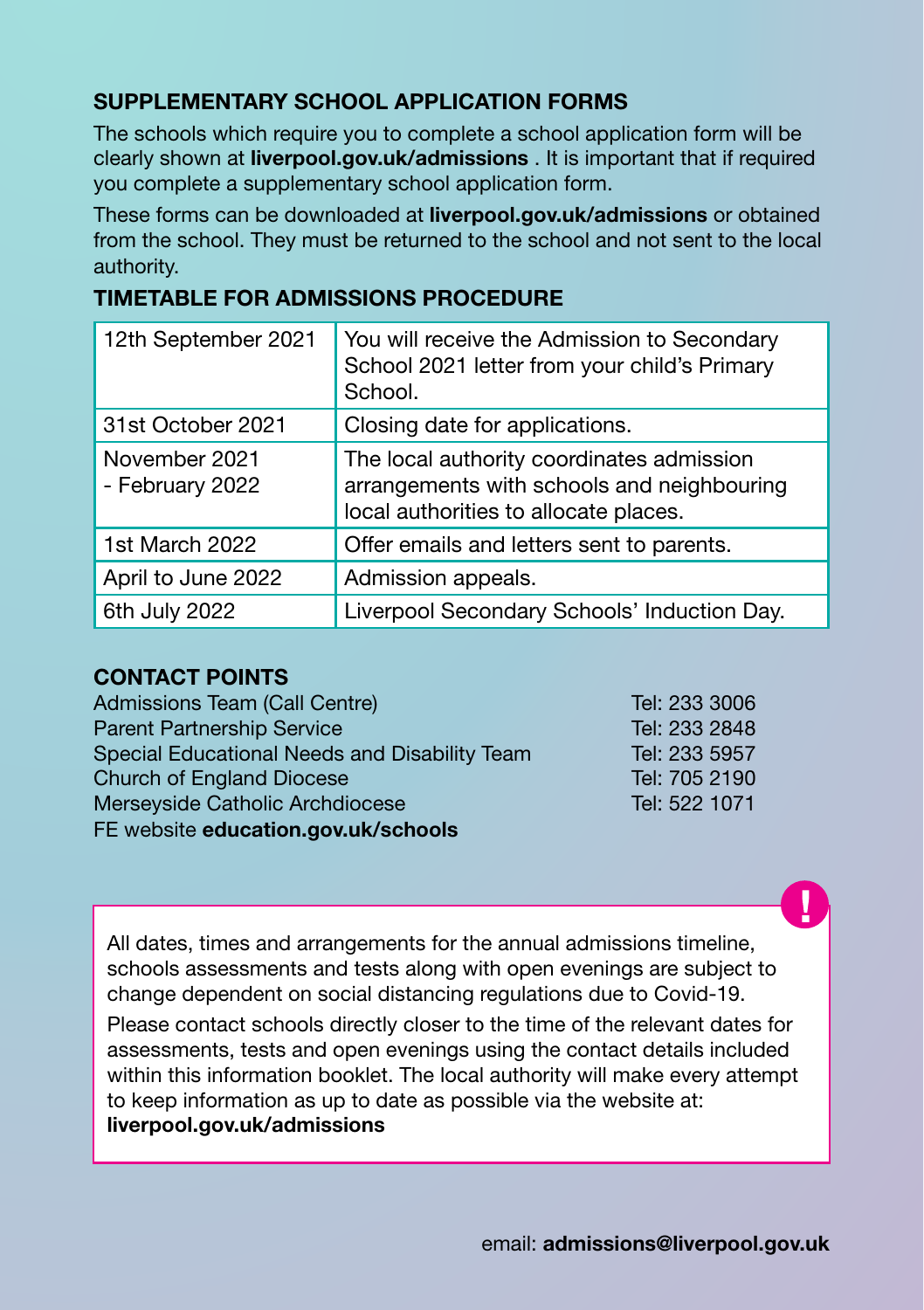#### LIVERPOOL SECONDARY SCHOOL OPEN DAY/EVENING INFORMATION FOR SEPTEMBER 2022 INTAKE

| <b>SCHOOL NAME</b>                                                                            | <b>ADDRESS &amp;</b><br><b>CONTACTS</b>                                                    | <b>WEBSITE</b>                 |
|-----------------------------------------------------------------------------------------------|--------------------------------------------------------------------------------------------|--------------------------------|
| The Academy of<br>St. Francis of<br>Assisi<br>Gardners Drive,<br>Liverpool L6 7UR             | <b>Headteacher:</b><br>Mr K Maddocks<br>T: 0151 260 7600<br><b>E:</b> info@asfaonline      | asfaonline.org                 |
| The Academy of<br><b>St Nicholas</b><br>51 Horrocks Avenue<br><b>L19 9NY</b>                  | <b>Headteacher:</b><br>Jeniffer Sina<br>T: 0151 230 2570<br>$E:$ info@astn.uk              | theacademyofstnicholas.org.uk  |
| <b>Alsop High School</b><br>Queens Drive<br>Liverpool L4 6SH                                  | <b>Headteacher:</b><br>Mr Paul Masher<br>T: 0151 235 1200<br>E: office@alsophigh.org.uk    | alsophigh.org.uk               |
| <b>Archbishop Beck</b><br><b>Catholic College</b><br>55 Long Lane,<br><b>Liverpool L9 7BF</b> | Headteacher:<br>Mr Paul Dickinson<br>T: 0151 525 6326<br>E: info@beck.uk.com               | archbishopbeck.com             |
| <b>Archbishop Blanch</b><br><b>CE High School</b><br>80 Earle Road<br><b>Liverpool L7 6HQ</b> | Headteacher:<br>Claire Madeloso<br>T: 0151 233 7373<br>E: admin@blanch.org.uk              | abblanch.com                   |
| <b>Bellerive FCJ</b><br><b>Catholic College</b><br>1, Aigburth Drive,<br>Liverpool L17 3AA    | Headteacher:<br>Mrs Niamh Howlett<br>T: 0151 727 2064<br>E: contactus@bellerivefcj.org     | bellerivefcj.org               |
| <b>The Belvedere</b><br>Academy<br>17 Belvidere Road,<br>Princes Park,<br>Liverpool L8 3TF    | <b>Principal:</b> Mrs Julie Taylor<br>T: 0151 727 1284<br>E: info@belvedereacademy.<br>net | belvedereacademy.net           |
| <b>The Blue Coat</b><br><b>School</b><br>Church Road,<br>Liverpool L15 9EE                    | Headteacher:<br>Ms Scilla Yates<br>T: 0151 733 1407<br>E: office@bluecoatschool.<br>org.uk | bluecoatschoolliverpool.org.uk |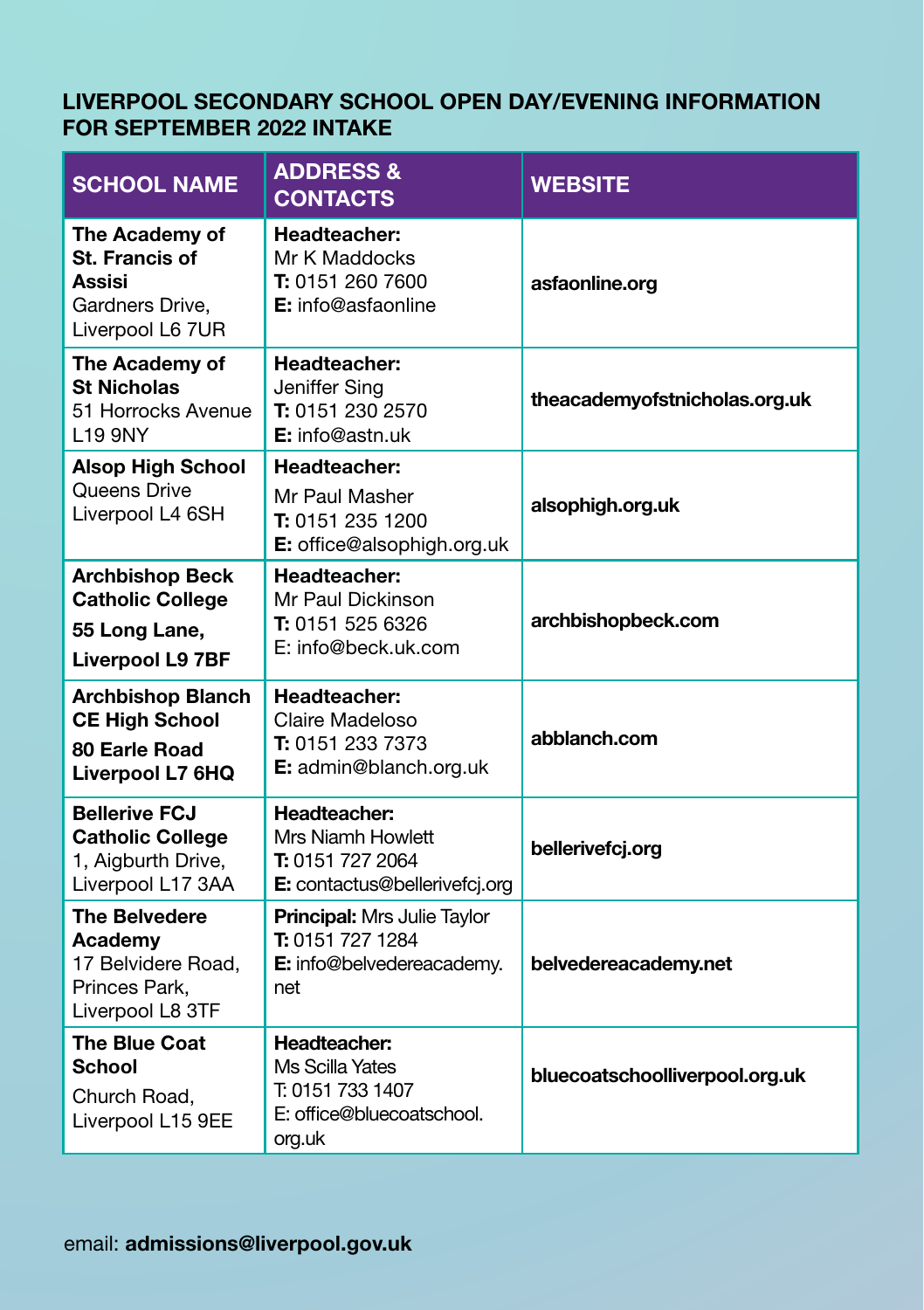| <b>SCHOOL NAME</b>                                                                                                            | <b>ADDRESS &amp;</b><br><b>CONTACTS</b>                                                            | <b>WEBSITE</b>                    |
|-------------------------------------------------------------------------------------------------------------------------------|----------------------------------------------------------------------------------------------------|-----------------------------------|
| <b>Broadgreen</b><br><b>International School</b><br>Queens Drive.<br>Liverpool L13 5UQ                                        | <b>Headteacher:</b><br>Ms Pat Towey<br>T: 0151 228 6800<br>E: enquiries@bgis.co.uk                 | broadgreeninternationalschool.com |
| <b>Broughton Hall</b><br><b>Catholic High</b><br><b>School</b><br>Yew Tree Lane.<br>Liverpool L12 9HJ                         | <b>Headteacher:</b><br>Mr G Preston<br>T: 0151 541 9440<br>$E:$ schooloffice@<br>broughtonhall.com | broughtonhall.com                 |
| <b>Calderstones School</b><br>Harthill Road,                                                                                  | Headteacher:<br>Mr Lee Ratcliffe                                                                   |                                   |
| Liverpool L18 3HS                                                                                                             | T: 0151 724 2087<br><b>E:</b> admin@calderstones.<br>co.uk                                         | calderstones.co.uk                |
| <b>Cardinal Heenan</b><br><b>Catholic High</b><br><b>School - Sports</b><br>College Honeysgreen<br>Lane,<br>Liverpool L12 9HZ | Headteacher:<br>Ms K Smyth<br>T: 0151 235 1430<br>E: admin@cardinal-<br>heenan.org.uk              | cardinal-heenan.org.uk            |
| <b>Childwall Sports and</b>                                                                                                   | Headteacher:                                                                                       |                                   |
| <b>Science Academv</b><br>Queens Drive,<br>Liverpool L15 6XZ                                                                  | Ms J E Vincent<br>T: 0151 722 1561                                                                 | childwallssa.org                  |
|                                                                                                                               | $E:$ contactus@<br>childwallssa.org                                                                |                                   |
| De La Salle<br>Academy<br>Carr Lane East,<br>Liverpool L11 4SG                                                                | <b>Principal:</b><br>Miss A Freeman<br>T: 0151 546 3134<br>E: hello@de-la-salle.co.uk              | de-la-salle.co.uk                 |
| <b>Dixons Fazakerley</b>                                                                                                      | Headteacher:                                                                                       |                                   |
| Academy                                                                                                                       | Mr Chris Wilson                                                                                    |                                   |
| Sherwoods Lane.<br>Liverpool L10 1LB                                                                                          | T: 0151 524 4530<br>E: admin@fazakerleyhigh.<br>org                                                | dixonsfa.com                      |
| <b>Gateacre School</b>                                                                                                        | Headteacher:                                                                                       |                                   |
| Hedgefield Road,                                                                                                              | Mr G Jones                                                                                         |                                   |
| Liverpool L25 2RW                                                                                                             | T: 0151 363 1111                                                                                   | gateacre.org                      |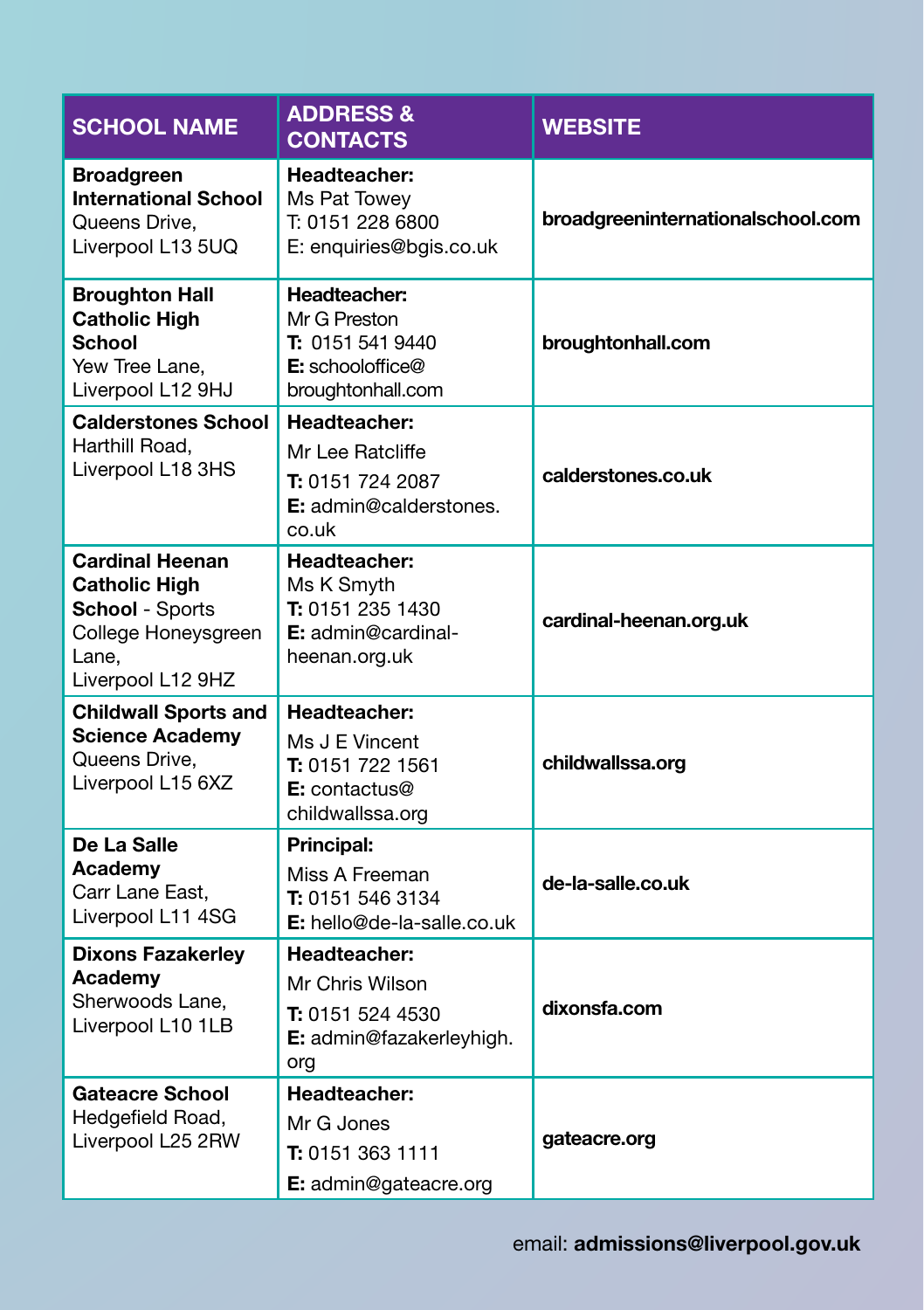| <b>SCHOOL NAME</b>                                                                               | <b>ADDRESS &amp; CONTACTS</b>                                                                          | <b>WEBSITE</b>              |
|--------------------------------------------------------------------------------------------------|--------------------------------------------------------------------------------------------------------|-----------------------------|
| <b>Holly Lodge Girls'</b><br><b>College</b><br>140 Mill Lane,<br>Liverpool L12 7LE               | <b>Headteacher:</b><br>Mr A Keen<br>T: 0151 228 3772<br>E: hollylodge@hollylodge.<br>liverpool.sch.uk  | hollylodge.liverpool.sch.uk |
| <b>King David High</b><br>School<br>Childwall Road.<br>Liverpool L15 6WA                         | Headteacher:<br>Mr M Sutton<br>T: 0151 235 1420<br>$E:$ office $@$<br>kingdavidliverpool.co.uk         | kingdavidliverpool.co.uk    |
| <b>Kings Leadership</b><br><b>Academy Liverpool</b><br>Dingle Vale,<br>Liverpool L8 9SJ          | <b>Headteacher:</b><br>Mr M O'Hagan<br>T: 0151 727 1387<br>E: admin@kingsliverpool.<br>com             | kingsliverpool.com          |
| <b>Liverpool College</b><br>Queens Drive,<br>Liverpool L18 8BG                                   | Headteacher:<br>Mr H Broekman<br>T: 0151 724 4000 ext 3228<br>E: admin@liverpoolcollege.<br>org.uk     | liverpoolcollege.org.uk     |
| <b>North Liverpool</b><br>Academy<br>Heyworth Street,<br>Liverpool L5 0SQ                        | Headteacher:<br>Ms E Vernon<br>T: 0151 260 4044<br>$E:$ admissions@<br>northliverpoolacademy.<br>co.uk | northliverpoolacademy.co.uk |
| <b>Notre Dame Catholic</b><br>College<br>180 Great Homer St.<br>Liverpool L5 5AF                 | <b>Headteacher:</b><br>Mr Peter Duffy<br>T: 0151 330 5122<br>E: ao@notredame.<br>liverpool.sch.uk      | notredameliverpool.com      |
| <b>St Edward's College</b><br>Sandfield Park,<br>Liverpool L12 1LF                               | Headteacher:<br>Mr Stephen Morris<br>T: 0151 281 1999<br>E: principal@st-edwards.<br>co.uk             | st-edwards.co.uk            |
| <b>St Francis Xavier's</b><br><b>Catholic Academy</b><br>Woolton Hill Road.<br>Liverpool L25 6EG | Headteacher:<br>Mr David Hayes<br>T: 0151 288 1000<br>E: admin@sfx1842.org                             | sfx1842.org                 |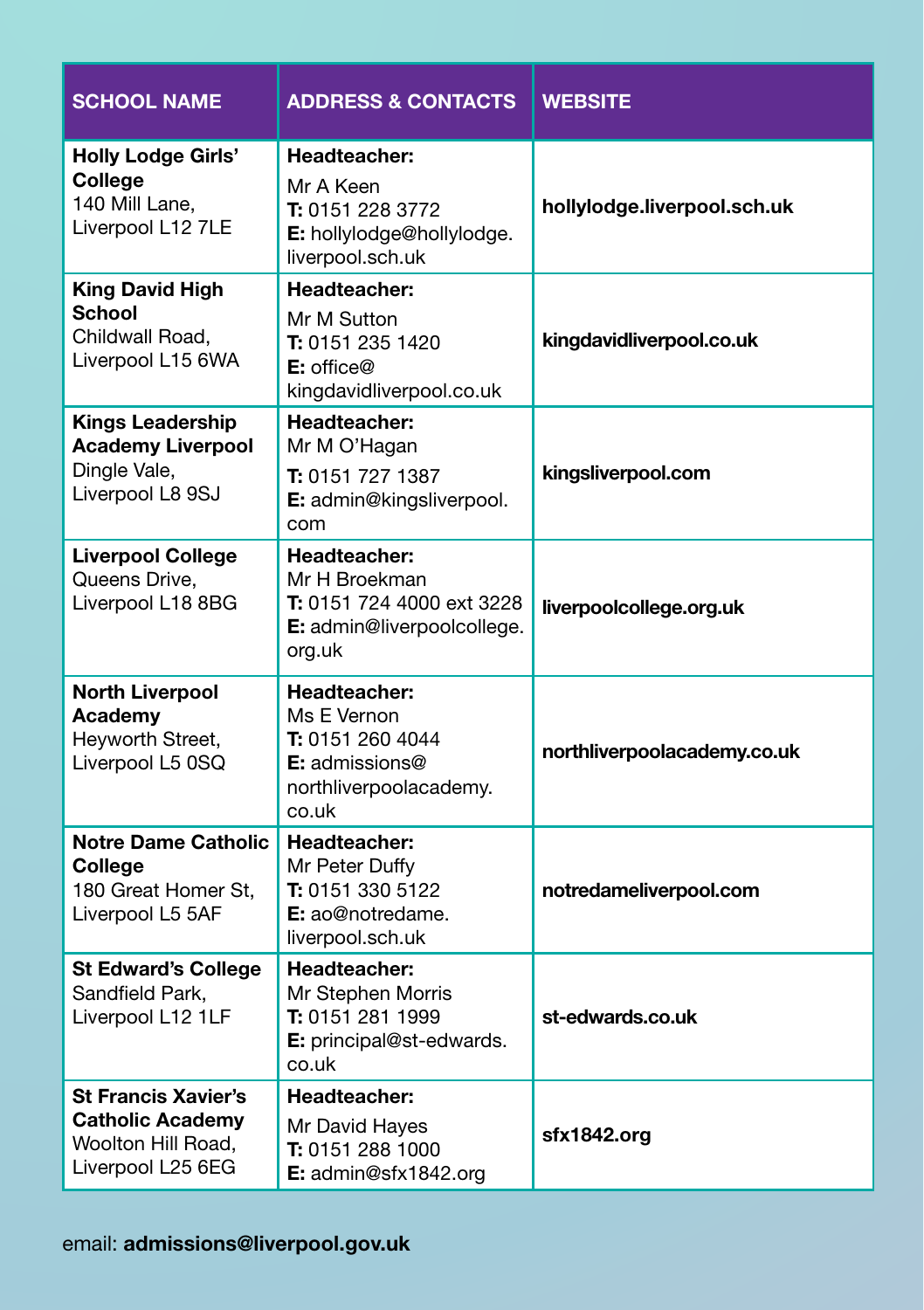| <b>SCHOOL NAME</b>                                                                         | <b>ADDRESS &amp; CONTACTS</b>                                                                  | <b>WEBSITE</b>             |
|--------------------------------------------------------------------------------------------|------------------------------------------------------------------------------------------------|----------------------------|
| St Hilda's Church of<br><b>England High School</b><br>Croxteth Drive.<br>Liverpool L17 3AL | Headteacher:<br>Mrs J Code<br>T: 01517332709<br>$E: \mathsf{info@st\text{-}hildas.co.uk}$      | st-hildas.co.uk            |
| <b>St John Bosco Arts</b><br><b>College</b><br>Storrington Avenue,<br>Liverpool L11 9DQ    | Headteacher:<br>Mr D Gidman<br>T: 0151 330 5142<br>E: enquiries@stiohnbosco.<br>org.uk         | stjohnboscoartscollege.com |
| <b>St Julie's Catholic</b><br><b>High School</b><br>Speke Road<br>1257TN                   | Headteacher:<br>Mr T Alderman<br>T: 0151 428 6421<br><b>E</b> : admissions@stjulies.<br>org.uk | stjulies.org.uk            |
| St Margaret's C of E<br>Academy<br>Aigburth Road<br>1176AB                                 | <b>Principal:</b> Mr S Brierley<br>T: 01514271825<br>$E:$ admin $@$<br>stmargaretsacademy.com  | stmargaretsacademy.com     |
| <b>West Derby School</b><br>364 West Derby Road<br>L <sub>13</sub> 7HQ                     | Headteacher:<br>Mrs S Graham<br>T: 0151 235 1300<br>$E:$ admin $@$<br>westderbyschool.co.uk    | westderbyschool.co.uk      |

| <b>COMMUNITY SCHOOLS</b>        |          |
|---------------------------------|----------|
| Alsop                           | 235 1200 |
| Calderstones                    | 724 2087 |
| Fazakerley                      | 524 4530 |
| Gateacre                        | 363 1111 |
| Holly Lodge (girls)             | 228 3772 |
| <b>TRUST SCHOOLS</b>            |          |
| Broadgreen                      | 228 6800 |
| <b>CATHOLIC SCHOOLS</b>         |          |
| <b>Archbishop Beck</b>          | 525 6326 |
| Broughton Hall (girls)          | 541 9440 |
| Cardinal Heenan (boys) 235 1430 |          |
| Notre Dame                      | 330 5122 |
| St John Bosco (girls)           | 235 1620 |
| St Julie's (girls)              | 428 6421 |

| <b>CHURCH OF ENGLAND</b>                                   |          |
|------------------------------------------------------------|----------|
| <b>Archbishop Blanch</b><br>(girls)                        | 233 7373 |
| St Hilda's                                                 | 733 2709 |
| <b>JEWISH</b>                                              |          |
| King David                                                 | 235 1420 |
| <b>ACADEMIES</b>                                           |          |
| <b>Bellerive FC.I</b><br>Catholic College (girls) 727 2064 |          |
| Belvedere (girls)                                          | 727 1284 |
| <b>Blue Coat</b>                                           | 733 1407 |
| Childwall                                                  | 722 1561 |
| De La Salle (boys)                                         | 546 3134 |
| Academy of<br><b>St Nicholas</b>                           | 230 2570 |

| <b>Liverpool College</b>    | 724 4000 |
|-----------------------------|----------|
| North Liverpool             |          |
| Academy                     | 260 4044 |
| <b>St Edward's College</b>  | 281 1999 |
| <b>St Francis of Assisi</b> | 260 7600 |
| <b>St Francis Xavier's</b>  |          |
| Catholic Academy            |          |
| (boys)                      | 288 1000 |
| St Margaret's CofE          |          |
| Academy (boys)              | 427 1825 |
| <b>West Derby (boys)</b>    | 235 1300 |
| King's Leadership           |          |
| Academy Liverpool           | 727 1387 |